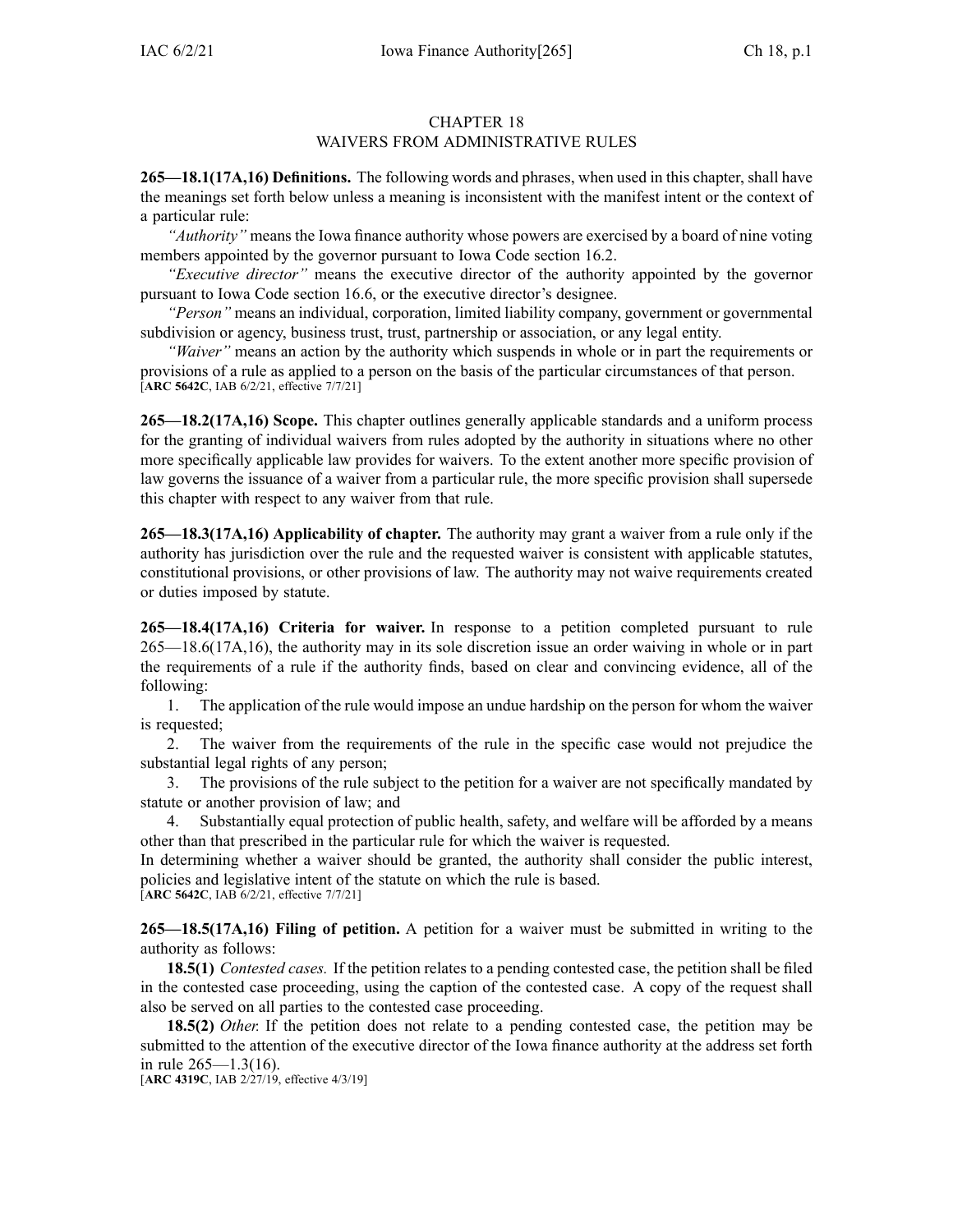**265—18.6(17A,16) Content of petition.** A petition for waiver shall include the following information where applicable and known to the requester (for an example of <sup>a</sup> petition for waiver, see Exhibit A at the end of this chapter):

1. The name, address, and telephone number of the person for whom <sup>a</sup> waiver is being requested and the case number of any related contested case.

2. A description and citation of the specific rule from which <sup>a</sup> waiver is requested.

3. The specific waiver requested, including the precise scope and duration.

4. The relevant facts that the petitioner believes would justify <sup>a</sup> waiver under each of the four criteria described in rule 265—18.4(17A,16). This statement shall include <sup>a</sup> signed statement from the petitioner attesting to the accuracy of the facts provided in the petition and <sup>a</sup> statement of reasons that the petitioner believes will justify <sup>a</sup> waiver.

5. A history of any prior contacts between the authority and the petitioner relating to the regulated activity or license affected by the proposed waiver, including <sup>a</sup> description of each affected license held by the requester, any notices of violation, contested case hearings, or investigative reports relating to the regulated activity or license within the last five years.

6. Any information known to the requester regarding the authority's treatment of similar cases.

7. The name, address, and telephone number of any public agency or political subdivision which also regulates the activity in question, or which might be affected by the granting of <sup>a</sup> waiver.

The name, address, and telephone number of any person who would be adversely affected by the granting of <sup>a</sup> petition.

9. The name, address, and telephone number of any person with knowledge of the relevant facts relating to the proposed waiver.

10. Signed releases of information authorizing persons with knowledge regarding the reques<sup>t</sup> to furnish the authority with information relevant to the waiver.

[**ARC [5642C](https://www.legis.iowa.gov/docs/aco/arc/5642C.pdf)**, IAB 6/2/21, effective 7/7/21]

**265—18.7(17A,16) Additional information.** Prior to issuing an order granting or denying <sup>a</sup> waiver, the executive director may reques<sup>t</sup> additional information from the petitioner relative to the petition and surrounding circumstances. If the petition was not filed in <sup>a</sup> contested case, the executive director may schedule <sup>a</sup> telephonic or in-person meeting between the petitioner and the authority's executive director, or authority staff.

**265—18.8(17A,16) Notice.** The executive director shall acknowledge <sup>a</sup> petition upon receipt. The executive director shall ensure that, within 30 days of the receipt of the petition, notice of the pendency of the petition and <sup>a</sup> concise summary of its contents have been provided to all persons to whom notice is required by any provision of law. In addition, the executive director may give notice to other persons. To accomplish this notice provision, the executive director may require the petitioner to serve the notice on all persons to whom notice is required by any provision of law and provide <sup>a</sup> written statement to the executive director attesting that notice has been provided.

**265—18.9(17A,16) Hearing procedures.** The provisions of Iowa Code sections 17A.10 [through](https://www.legis.iowa.gov/docs/ico/section/17A.10-18A.pdf) [17A.18A](https://www.legis.iowa.gov/docs/ico/section/17A.10-18A.pdf) regarding contested case hearings shall apply to any petition for <sup>a</sup> waiver filed within <sup>a</sup> contested case. These provisions shall otherwise apply to agency proceedings for <sup>a</sup> waiver only when the authority so provides by rule or order or is required to do so by statute.

**265—18.10(17A,16) Ruling.** An order granting or denying <sup>a</sup> waiver shall be in writing and shall contain a reference to the particular person and rule or portion thereof to which the order pertains. The order shall include <sup>a</sup> statement of the relevant facts and reasons upon which the action is based and <sup>a</sup> description of the precise scope and duration of the waiver if one is issued.

**18.10(1)** *Executive directorreview.* The executive director may take up to 60 daysto fully investigate and review the petition and, at the next board meeting thereafter, may presen<sup>t</sup> to the authority <sup>a</sup> suggested order based upon the executive director's investigation and review. The authority shall adopt, amend,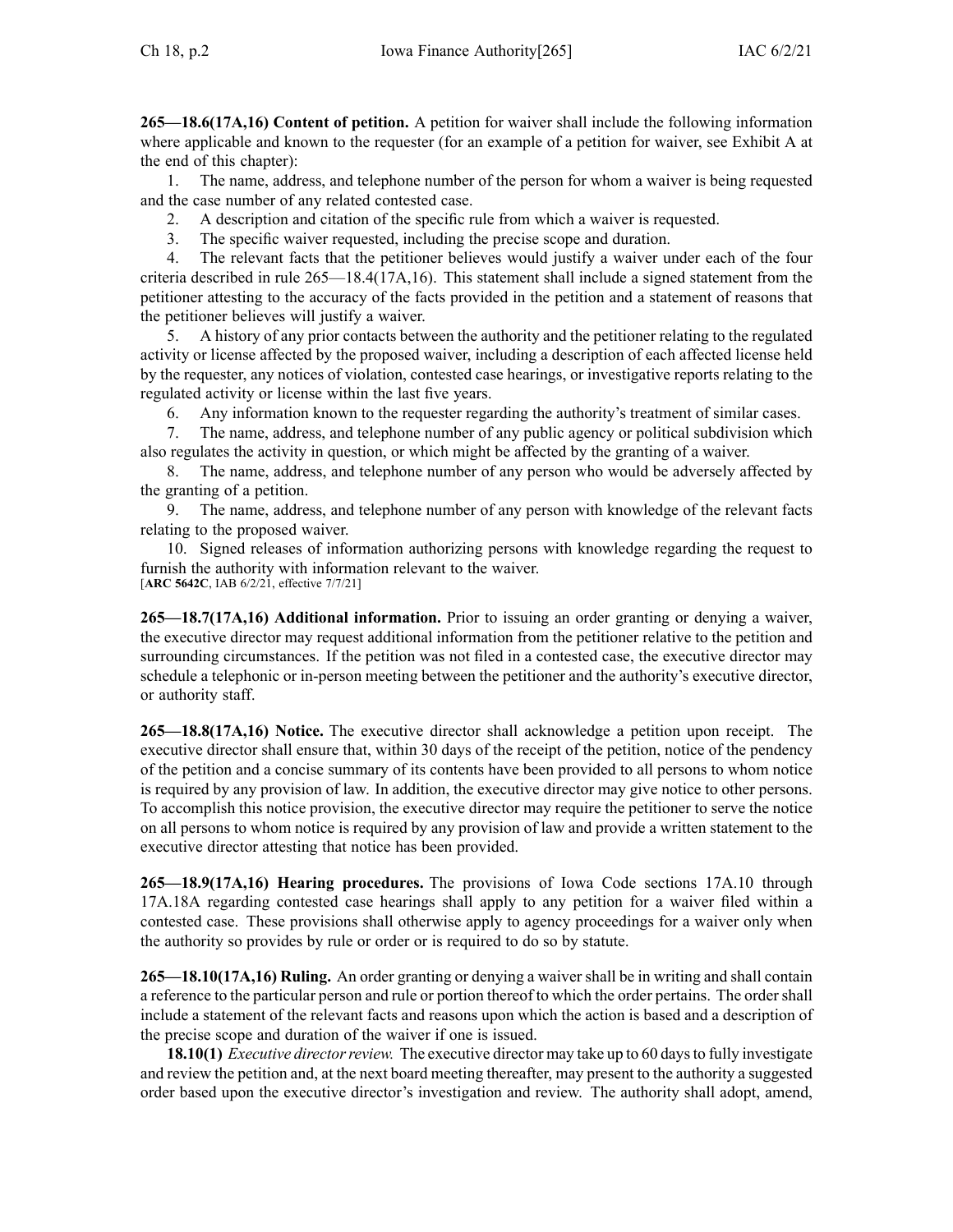or reject the suggested order. If the suggested order is rejected, the authority shall instruct the executive director to prepare an alternative order to be considered at <sup>a</sup> subsequent board meeting.

**18.10(2)** *Authority discretion.* The final decision on whether the circumstances justify the granting of <sup>a</sup> waiver shall be made at the sole discretion of the authority upon consideration of all relevant factors. The authority shall evaluate each petition for <sup>a</sup> waiver based on the unique, individual circumstances set out in the petition.

**18.10(3)** *Burden of persuasion.* The burden of persuasion rests with the petitioner to demonstrate by clear and convincing evidence that the authority should exercise its discretion to gran<sup>t</sup> <sup>a</sup> waiver from an authority rule.

**18.10(4)** *Narrowly tailored exception.* A waiver, if granted, shall provide the narrowest exception possible to the provisions of <sup>a</sup> rule.

**18.10(5)** *Administrative deadlines.* When the rule from which <sup>a</sup> waiver is sought establishes administrative deadlines, the authority shall balance the special individual circumstances of the petitioner with the overall goal of uniform treatment of all similarly situated persons.

**18.10(6)** *Conditions.* The authority may place any condition on <sup>a</sup> waiver that the authority finds desirable to protect the public health, safety, and welfare.

**18.10(7)** *Time period of waiver.* A waiver shall not be permanen<sup>t</sup> unless the petitioner can show that <sup>a</sup> temporary waiver would be impracticable. If <sup>a</sup> temporary waiver is granted, there is no automatic right to renewal. At the sole discretion of the authority, <sup>a</sup> waiver may be renewed if the authority finds that grounds for <sup>a</sup> waiver continue to exist.

**18.10(8)** *Time for ruling.* The authority shall gran<sup>t</sup> or deny <sup>a</sup> petition for <sup>a</sup> waiver as soon as practicable but, in any event, shall do so within 120 days of its receipt, unless the petitioner agrees to <sup>a</sup> later date. However, if <sup>a</sup> petition is filed in <sup>a</sup> contested case, the authority shall gran<sup>t</sup> or deny the petition no later than the time at which the final decision in that contested case is issued.

**18.10(9)** *When deemed denied.* Failure of the authority to gran<sup>t</sup> or deny <sup>a</sup> petition within the required time period shall be deemed <sup>a</sup> denial of that petition by the authority. However, the authority shall remain responsible for issuing an order denying <sup>a</sup> waiver.

**18.10(10)** *Service of order.* Within seven days of its issuance, any order issued under this chapter shall be transmitted to the petitioner or the person to whom the order pertains and to any other person entitled to such notice by any provision of law.

**265—18.11(17A,16) Public availability.** All orders granting or denying <sup>a</sup> waiver petition shall be indexed, filed, and available for public inspection as provided in Iowa Code section [17A.3](https://www.legis.iowa.gov/docs/ico/section/17A.3.pdf). Petitions for <sup>a</sup> waiver and orders granting or denying <sup>a</sup> waiver petition are public records under Iowa Code chapter [22](https://www.legis.iowa.gov/docs/ico/chapter/22.pdf). Some petitions or orders may contain information the authority is authorized or required to keep confidential. The authority may accordingly redact confidential information from petitions or orders prior to public inspection.

**265—18.12(17A,16) Submission of waiver information.** Within 60 days of granting or denying <sup>a</sup> waiver, the authority shall make <sup>a</sup> submission on the Internet site established pursuan<sup>t</sup> to Iowa Code section 17A.9A for the submission of waiver information. The submission shall identify the rules for which <sup>a</sup> waiver has been granted or denied, the number of times <sup>a</sup> waiver was granted or denied for each rule, <sup>a</sup> citation to the statutory provisions implemented by these rules, and <sup>a</sup> general summary of the reasons justifying the authority's actions on waiver requests. If practicable, the repor<sup>t</sup> shall detail the extent to which granting <sup>a</sup> waiver has established <sup>a</sup> precedent for additional waivers and the extent to which the granting of <sup>a</sup> waiver has affected the general applicability of the rule itself. [**ARC [5642C](https://www.legis.iowa.gov/docs/aco/arc/5642C.pdf)**, IAB 6/2/21, effective 7/7/21]

**265—18.13(17A,16) Voiding or cancellation.** A waiver is void if the material facts upon which the petition is based are not true or if material facts have been withheld. A waiver issued by the authority pursuan<sup>t</sup> to this chapter may be withdrawn, canceled, or modified if, after appropriate notice and hearing, the authority issues an order finding any of the following: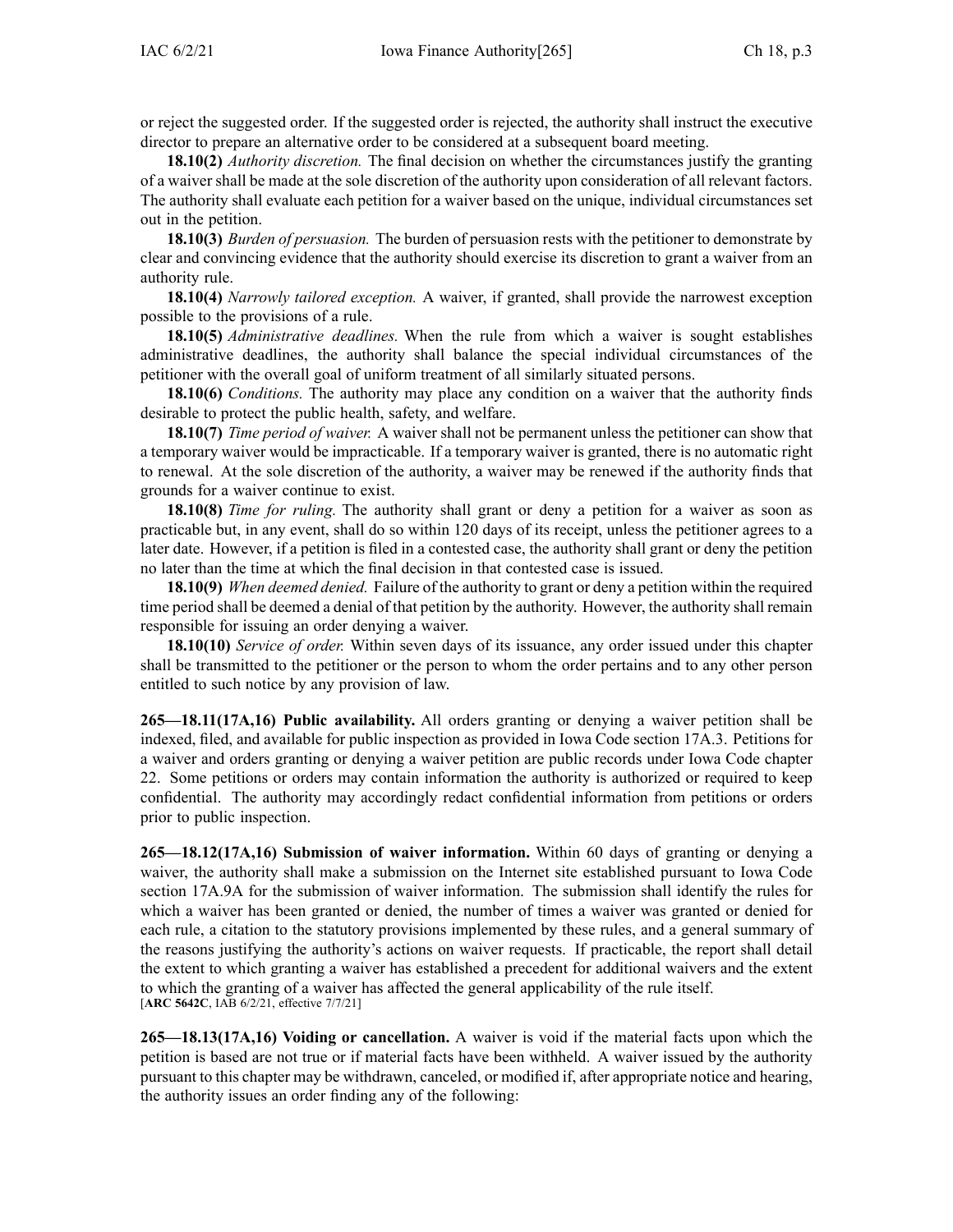1. That the petitioner or the person who was the subject of the waiver order withheld or misrepresented material facts relevant to the propriety or desirability of the waiver; or

2. That the alternative means for ensuring that the public health, safety and welfare will be adequately protected after issuance of the waiver order have been demonstrated to be insufficient; or

3. That the subject of the waiver order has failed to comply with all conditions contained in the order.

[**ARC [5642C](https://www.legis.iowa.gov/docs/aco/arc/5642C.pdf)**, IAB 6/2/21, effective 7/7/21]

**265—18.14(17A,16) Violations.** Violation of <sup>a</sup> condition in <sup>a</sup> waiver order shall be treated as <sup>a</sup> violation of the particular rule for which the waiver was granted. As <sup>a</sup> result, the recipient of <sup>a</sup> waiver under this chapter who violates <sup>a</sup> condition of the waiver may be subject to the same remedies or penalties as <sup>a</sup> person who violates the rule at issue.

**265—18.15(17A,16) Defense.** After the authority issues an order granting <sup>a</sup> waiver, the order is <sup>a</sup> defense within its terms and the specific facts indicated therein for the person to whom the order pertains in any proceeding in which the rule in question is sought to be invoked.

**265—18.16(17A,16) Judicial review.** Granting or denying <sup>a</sup> waiver petition is final agency action under Iowa Code chapter [17A](https://www.legis.iowa.gov/docs/ico/chapter/17A.pdf). Any petition for judicial review by the district court shall be filed within 30 days of the issuance of the order in response to the petition unless <sup>a</sup> different time is provided by rule orstatute. These rules are intended to implement Iowa Code section [17A.9A](https://www.legis.iowa.gov/docs/ico/section/17A.9A.pdf) and chapter [16](https://www.legis.iowa.gov/docs/ico/chapter/16.pdf).

[Filed 6/8/01, Notice 4/4/01—published 6/27/01, effective 8/1/01] [Filed 12/11/07, Notice 10/24/07—published 1/2/08, effective 2/6/08] [Filed ARC [4319C](https://www.legis.iowa.gov/docs/aco/arc/4319C.pdf) [\(Notice](https://www.legis.iowa.gov/docs/aco/arc/4196C.pdf) ARC 4196C, IAB 1/2/19), IAB 2/27/19, effective 4/3/19] [[Filed](https://www.legis.iowa.gov/docs/aco/arc/5642C.pdf) ARC 5642C [\(Notice](https://www.legis.iowa.gov/docs/aco/arc/5412C.pdf) ARC 5412C, IAB 2/10/21), IAB 6/2/21, effective 7/7/21]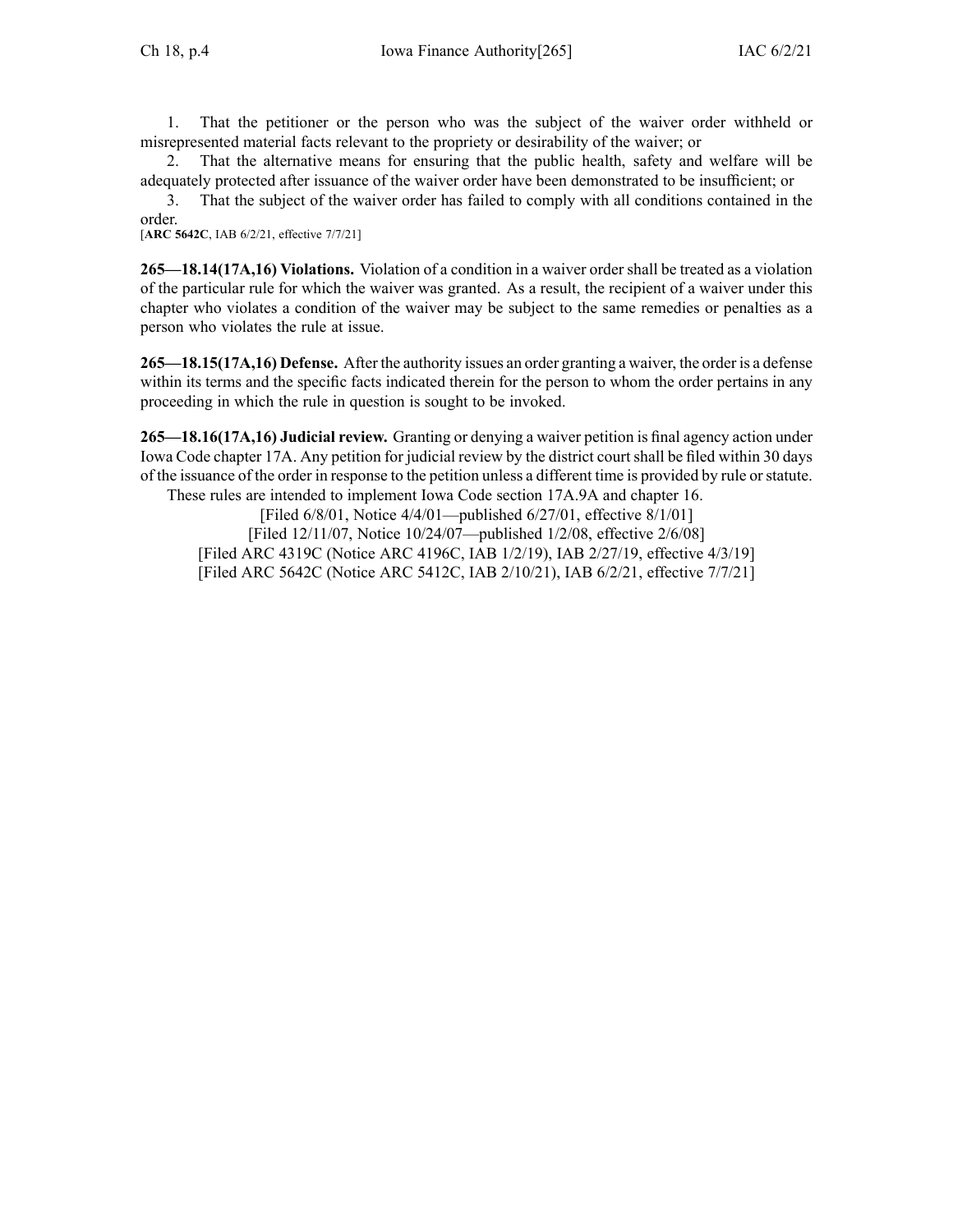## Exhibit A Sample Petition for Waiver

## BEFORE THE IOWA FINANCE AUTHORITY

| Petition by (insert name of petitioner) for<br>the waiver of (insert rule citation) relating<br>to (insert the subject matter). |  | PETITION FOR<br><b>WAIVER</b> |
|---------------------------------------------------------------------------------------------------------------------------------|--|-------------------------------|
|---------------------------------------------------------------------------------------------------------------------------------|--|-------------------------------|

A petition for waiver from <sup>a</sup> rule adopted by the authority shall include the following information in the petition for waiver where applicable and known:

*a.* Provide the petitioner's (person asking for <sup>a</sup> waiver) name, address, and telephone number.

*b.* Describe and cite the specific rule from which <sup>a</sup> waiver is requested.

*c.* Describe the specific waiver requested; include the exact scope and operative time period that the waiver will extend.

*d.* Explain the important facts that the petitioner believes justify <sup>a</sup> waiver. Include in your answer (1) why applying the rule will result in undue hardship on the petitioner; and (2) how granting the waiver will not prejudice the substantial legal rights of any person; and (3) that the provisions of the rule subject to the petition for waiver are not specifically mandated by statute or another provision of law; and (4) where applicable, how substantially equal protection of public health, safety, and welfare will be afforded by <sup>a</sup> means other than that prescribed in the particular rule for which the waiver is requested.

*e.* Provide <sup>a</sup> history of prior contacts between the authority and petitioner relating to the regulated activity, license, grant, loan or other financial assistance that would be affected by the waiver; include <sup>a</sup> description of each affected license, grant, loan or other financial assistance held by the petitioner, any notices of violation, contested case hearings, or investigative or examination reports relating to the regulated activity, license, gran<sup>t</sup> or loan within the pas<sup>t</sup> five years.

*f.* Provide information known to the petitioner regarding the treatment by the authority of similar cases.

*g.* Provide the name, address, and telephone number of any public agency or political subdivision which also regulates the activity in question or which might be affected by the granting of <sup>a</sup> waiver.

*h.* Provide the name, address, and telephone number of any person that would be adversely affected or disadvantaged by the granting of the waiver.

*i.* Provide the name, address, and telephone number of any person with knowledge of the relevant or important facts relating to the requested waiver.

*j.* Provide signed releases of information authorizing persons with knowledge regarding the reques<sup>t</sup> to furnish the authority with information relevant to the waiver.

I hereby attest to the accuracy and truthfulness of the above information.

Petitioner's signature Date

Petitioner should note the following when requesting or petitioning for <sup>a</sup> waiver:

1. The petitioner has the burden of proving to the authority, by clear and convincing evidence, the following: (a) application of the rule to the petitioner would result in an undue hardship on the petitioner; and (b) waiver in the specific case would not prejudice the substantial legal rights of any person; and (c) the provisions of the rule subject to the petition for waiver are not specifically mandated by statute or another provision of law; and (d) where applicable, how substantially equal protection of public health, safety, and welfare will be afforded by <sup>a</sup> means other than that prescribed in the particular rule for which the waiver is requested.

2. The executive director may reques<sup>t</sup> additional information from or reques<sup>t</sup> an informal meeting with the petitioner prior to issuing <sup>a</sup> ruling granting or denying <sup>a</sup> reques<sup>t</sup> for waiver.